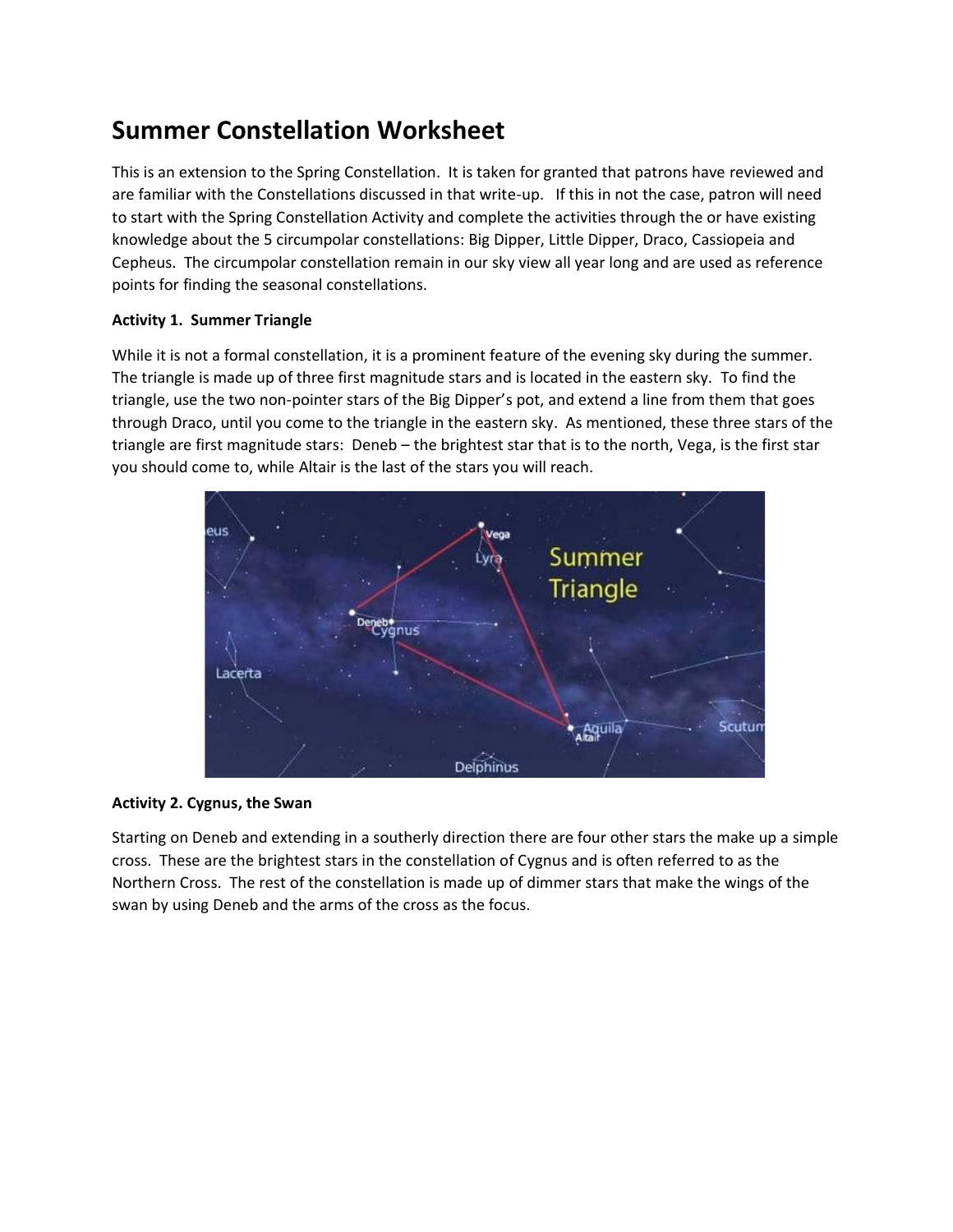

Myth: While Cygnus represents a swan, the story starts with Phaeton, one of Apollo's sons. One day, Phaeton decided to take Apollo's Sun chariot for a joyride. He soon lost control of the horses and was about to crash into the earth. Upon seeing this, Zeus had to react. He threw a bolt of lighting that startled the horses and caused Phaeton to fall off the chariot and into a river. Cygnus, was a friend of Phaeton and saw all this happen. He dove into the river to try and save his friend. This so impressed Zeus that he turned Cygnus into a swan to enable him to dive beneath the river as he searches for Phaeton. Cygnus is still searching for his friend.

## **Activity 3: Lyre**

Lyre, starts with Vega and is the closes of the three bright stars to the zenith point. (center point of the evening sky) Lyre is one of the smallest constellations in the sky and is made up of Vega and four dim stars that make up a parallelogram. next to the Vega. This parallelogram points in the direction of Altair.

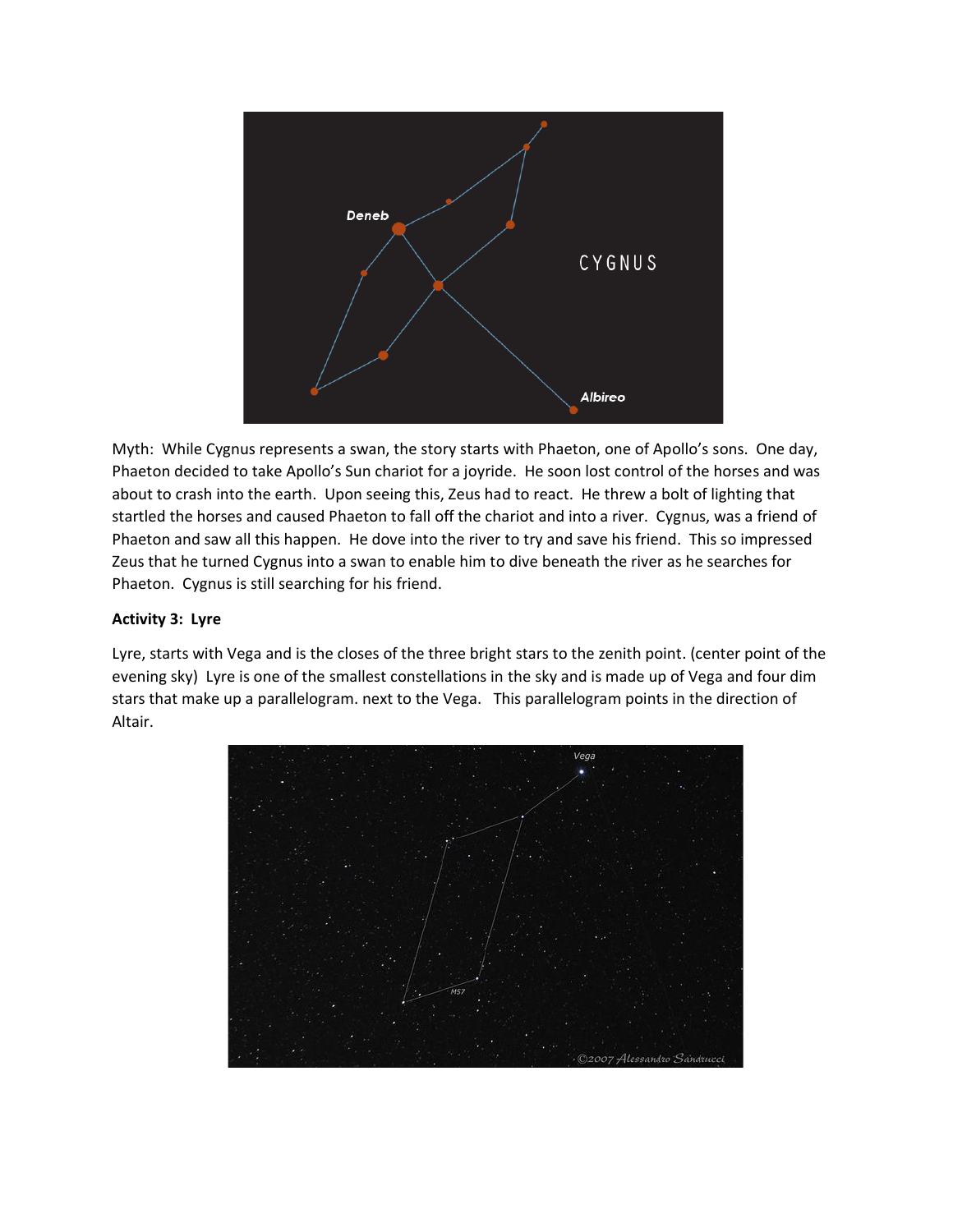Myth: Lyre represents the harp which was invented by the god, Hermes. Hermes gave the harp to Apollo, who in turn gave it to another of his sons, Orpheus. Orpheus would become one of the Greek's greatest musician. He even persuaded Hades to release his dead wife from the underworld with his music. The deal was that she had to follow him out of the underworld, but he could not look back at her until they reached the surface. On their journey, Orpheus could not resist the urge to look back at his wife and she was returned to the underworld.

# **Activity 4: Aquila**

Starting on Altair, we will find the constellation Aquila. Altair is one of the base stars of two smaller and dimmer triangles that point in opposite directions and represent the wings of what is meant to be an eagle or another great bird. Extending a line from the bases of these triangles and moving slightly to the south you will find a star that represents the head and neck of the bird.



Myth: As mentioned, Aquila represents an eagle or another great bird. These birds were used as messengers by Zeus. On one occasion, Zeus wanted a new cupbearer to carry the nectar that the gods drink, known as Ambrosia. An eagle was sent to carry this message to earth and the bird soon brought back Ganymede, the son of the king of Troy, to be the cupbearer. Ganymede would soon become a favorite of the all the gods.

#### **Activity 5: Hercules**

Half way between Lyra and Corona Borealis, (described in Spring Constellation Workshop Activity), is the constellation Hercules. The brightest section of the constellation is a parallelogram that resemble the side profile of a shopping cart basket to me. Each star of the parallelogram has an extension that represents his arms and legs. These extensions are best learned by studying the constellation's shape . There is no star that represents his head.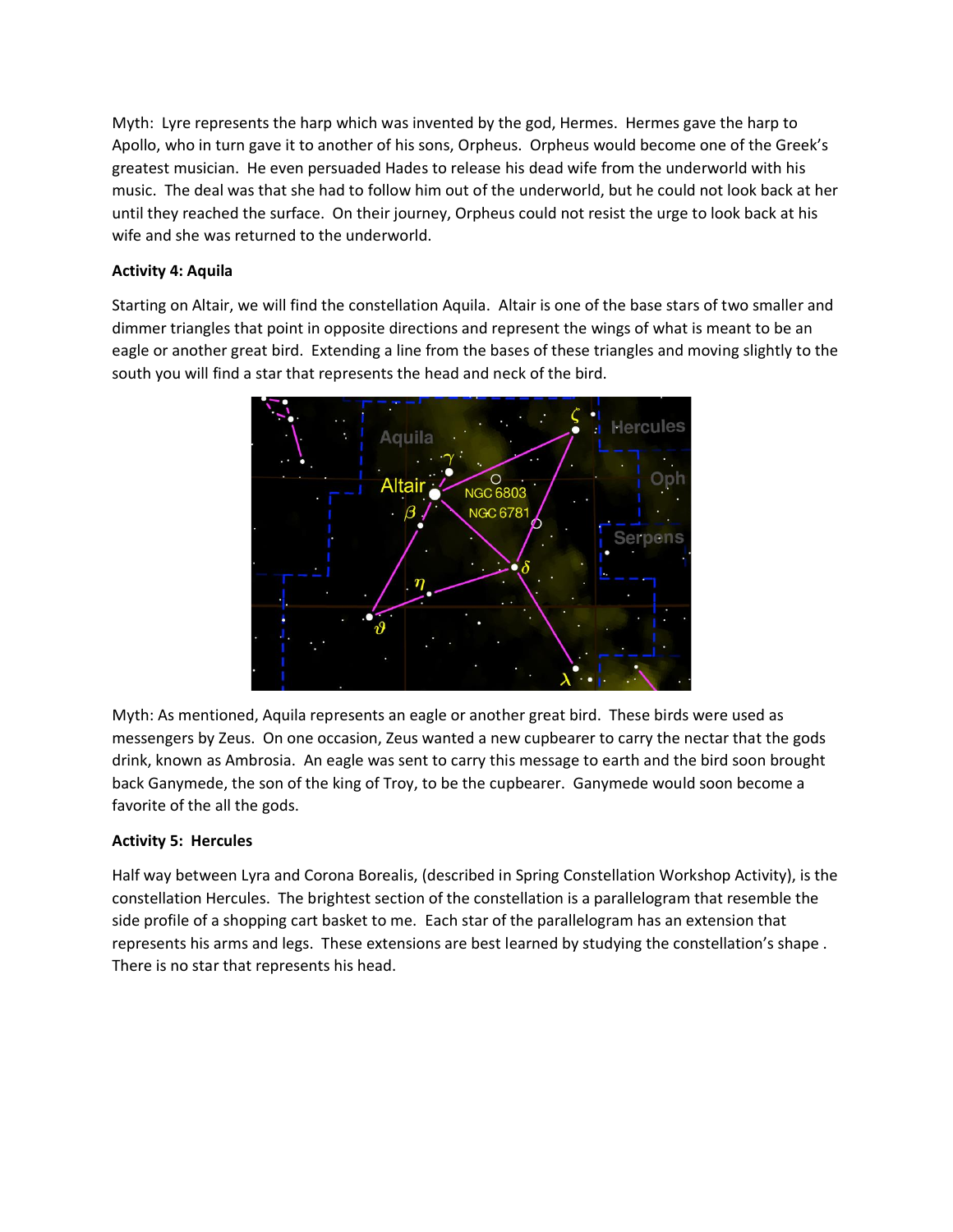

Myth: Hercules was the Greeks' greatest champion. Hercules was the son of Zeus and a mortal woman. This angered Hera, queen of the gods and wife and sister of Zeus. Hera was insanely jealous of Zeus and would try to kill him several times. Hercules was eventually made temporally insane by Hera and during this period, he killed his mortal family. To atone for this he completed his 12 famous labors. Zeus would ultimate reward him by placing him in the heavens.

## **Activity 6: Sagittarius**

On the extreme southern horizon are two constellations that you may have trouble seeing if you have an extensive tree line or strong light pollution around you. The first constellation to be discussed is Sagittarius or what is referred to at the "Teapot". It is composed of two triangles and two parallelograms It is made up of bright stars making it easy to find. . If you follow the line from the head of Aquila south to the horizon, you will come to it.



Myth: Sagittarius is said to be a Centaur, (half man/half horse). One must have a good imagination to see this in the constellation. Sagittarius was one of the crew members for the Argo as Jason quested for the golden fleece. Centaurs were known for being excellent archers.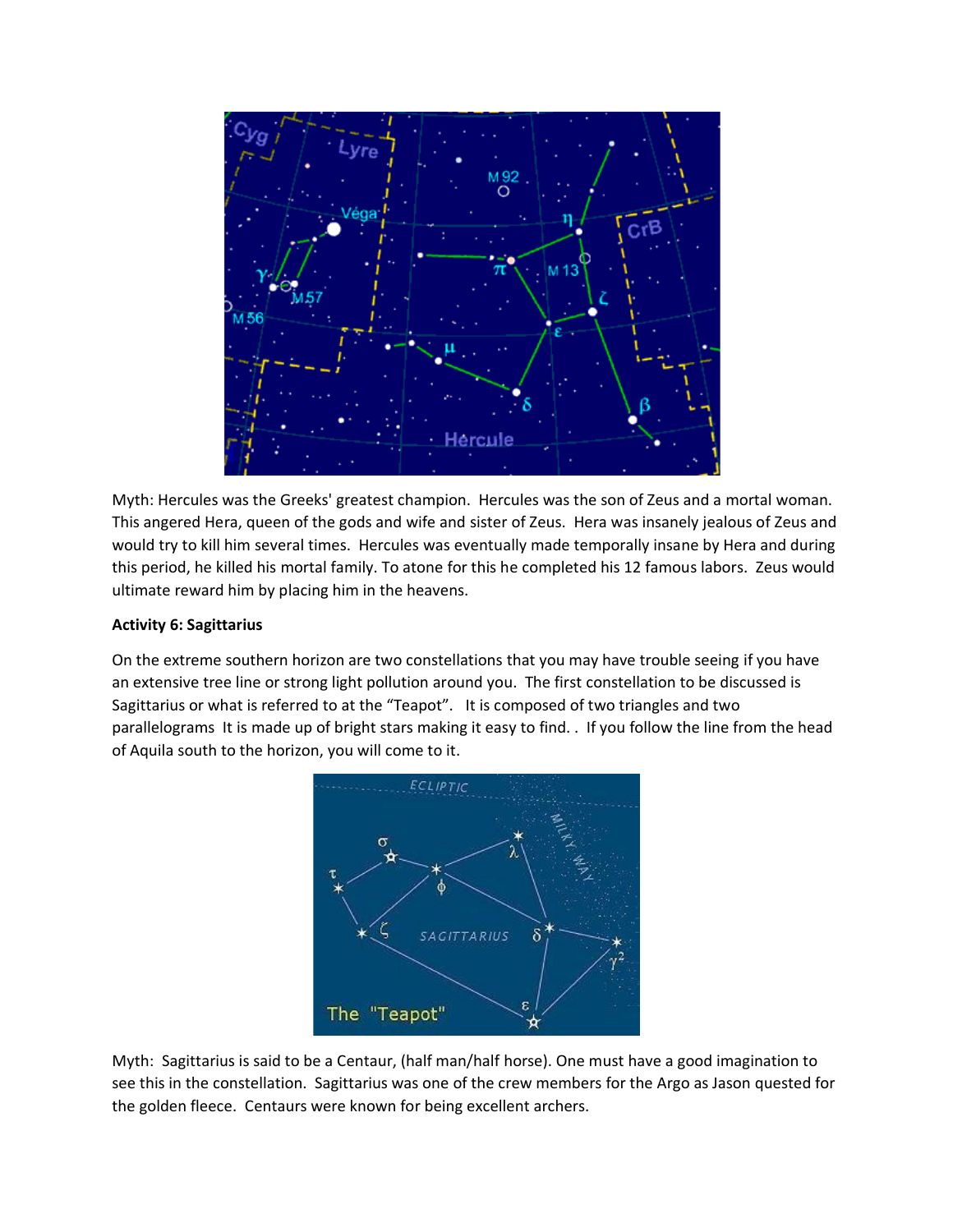#### **Activity 7: Scorpius**

Located next to the "spout" of Sagittarius is Scorpius. This constellation is shaped like a fish hook or the letter "J". Scorpius is located extremely low on the horizon and is almost due south. Antares, another first magnitude star, is part of the constellation and is the brightest star in this region of the sky.

Saturn Antares  $SCORP$  $IUS$ **SAGITTARIUS Looking South** 

Myth: Scorpius is a representation for a scorpion. Orion was often boasting how he was the greatest hunter around, "No animal alive could escape or harm him." Hera placed a scorpion on the path used by Orion. When the hunter went out on the path to go hunting, the scorpion stung him in the heel and killed him.

#### **Activity 8: Ophiuchus (optional)**

Ophiuchus is a difficult constellation to see. It is made up of fourth and fifth magnitude stars. The area can be just as known for as void in the sky depending on light pollution in your area. Ophiuchus is found in the area between Scorpius and Hercules. It is a very large constellation with the body made up of triangles and a rectangle. There is also a line of stars that weaves its way across the constellation as well and is sometimes considered it own constellation known as the "Serpens" or the serpent.